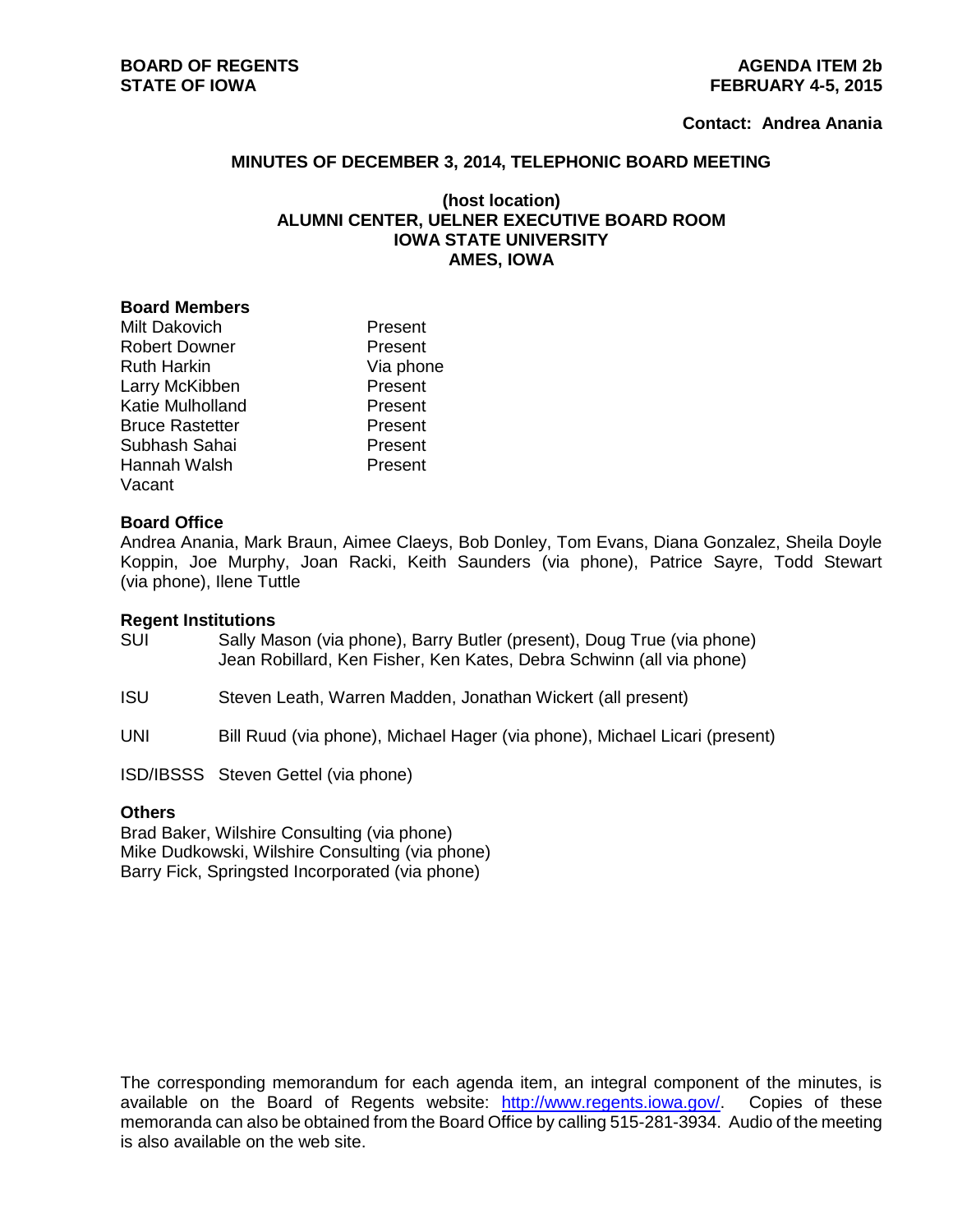# **December 3, 2014**

*The Property and Facilities Committee met at 9:15 a.m.*

*The Education and Student Affairs Committee met at 10:30 a.m.*

#### **Call to Order for December 3, 2014**

President Rastetter called the Board of Regents meeting to order at 1:00 p.m.

Roll Call:

|       | vner | ו ונחטו           | <br>Mcr  | M         |   | ำกาเ<br>ıaı | וטוס |  |
|-------|------|-------------------|----------|-----------|---|-------------|------|--|
| x<br> | ᆺ    | $\mathbf{v}$<br>́ | ^<br>. . | $\lambda$ | ◠ | ́           | ◠    |  |
|       |      |                   |          |           |   |             |      |  |

*\*via phone*

#### **CONSENT AGENDA**

- MOVED by DOWNER, SECONDED by MULHOLLAND, to approve the following CONSENT AGENDA items:
	- Minutes of October 22-23, 2014, Board Meeting
	- ▶ Revision to the Board of Regents Policy Manual Chapter 9
	- **Interim Appointments**
	- ▶ Iowa State University Equipment Purchase
	- ▶ Revision to the Board of Regents Policy Manual Chapter 8

| Reger |           | <b>Jowner</b> | e ir<br>NIL | Mc  | `"ຈηα<br>MІ |     | :nhni<br>ı aı | aleh.<br>וטוס |  |
|-------|-----------|---------------|-------------|-----|-------------|-----|---------------|---------------|--|
| Ave   | $\lambda$ | . .           |             | . . | . .         | . . |               | ↗             |  |
| Na    |           |               |             |     |             |     |               |               |  |

MOTION APPROVED by ROLL CALL.

# **University of Iowa Hospitals and Clinics Committee**

The University of Iowa Hospitals and Clinics Committee met at this time.

Board Receipt of Committee Report

- MOVED by SAHAI, SECONDED by WALSH, to:
	- Approve the October 22, 2014, UIHC Committee Minutes;
	- ▶ Receive the report of Operational and Financial Performance; and
	- Receive the report of the University of Iowa Hospitals and Clinics Committee.

| Reger |           | ിവഗ്നമ്പ | $\overline{\phantom{a}}$<br>NIL | M              | $- - -$<br>MШ |         | $n_{\rm{max}}$ | $\mathbf{u}$<br>aler |  |
|-------|-----------|----------|---------------------------------|----------------|---------------|---------|----------------|----------------------|--|
| Ave   | $\lambda$ | ⌒        |                                 | ^<br>$\lambda$ |               | $\cdot$ | ́              |                      |  |
| Na    |           |          |                                 |                |               |         |                |                      |  |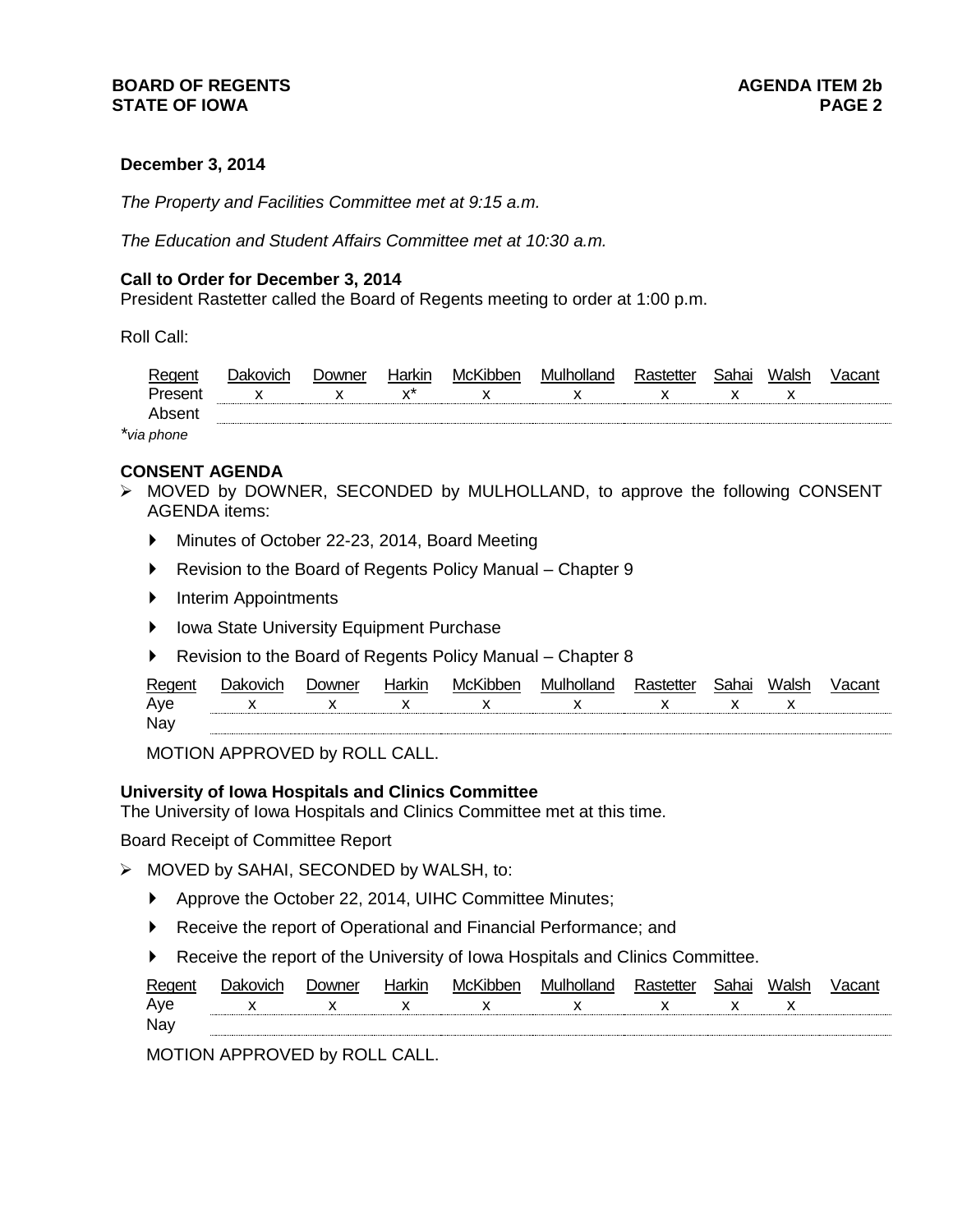# **BOARD OF REGENTS AGENUS STATE OF IOWA PAGE 3**

# **Audit/Compliance and Investment Committee**

The Audit/Compliance and Investment Committee met at this time.

Board Receipt of Committee Report

- $\triangleright$  MOVED by DOWNER, SECONDED by MCKIBBEN, to:
	- Receive the Investment and Cash Management Report for the Quarter Ended September 30, 2014;
	- Approve Ardian Secondary Fund VI Infrastructure for the Long Term Endowment Pools, subject to any final due diligence which would include, but not necessarily be limited to, legal review of investment documents, for the recommended commitment amounts of \$7.8 million for Iowa State University and \$17.9 million for the University of Iowa;
	- Approve, for Iowa State University, an increase in the maximum deposit amount in the Great Western Bank from \$100,000,000 to \$150,000,000;
	- Approve the addition of Federated Money Market Management Fund to the list of Money Market Mutual Funds;
	- Receive the Audit/Compliance and Investment Committee calendar for 2015; and
	- Receive the report of the Audit/Compliance and Investment Committee.

| Regent     | Jakovich | ⊃owner | Harkir                                                                                                                                                                                                                                                                                                                        | McKibben     | Mulholland | .astetter. | :nhni<br>וו ום. | Waleh |  |
|------------|----------|--------|-------------------------------------------------------------------------------------------------------------------------------------------------------------------------------------------------------------------------------------------------------------------------------------------------------------------------------|--------------|------------|------------|-----------------|-------|--|
| Ave        |          |        | $\mathbf{x}$ and $\mathbf{x}$ and $\mathbf{x}$ and $\mathbf{x}$ and $\mathbf{x}$ and $\mathbf{x}$ and $\mathbf{x}$ and $\mathbf{x}$ and $\mathbf{x}$ and $\mathbf{x}$ and $\mathbf{x}$ and $\mathbf{x}$ and $\mathbf{x}$ and $\mathbf{x}$ and $\mathbf{x}$ and $\mathbf{x}$ and $\mathbf{x}$ and $\mathbf{x}$ and $\mathbf{x$ | $\mathsf{x}$ |            |            | $\mathsf{X}$    |       |  |
| <b>Nay</b> |          |        |                                                                                                                                                                                                                                                                                                                               |              |            |            |                 |       |  |

MOTION APPROVED by ROLL CALL.

# **Sale and Issuance of \$16,500,000 Utility System Revenue Bonds, Series I.S.U. 2015**

Policy and Operations Officer Joan Racki introduced Barry Fick from Springsted, Incorporated, the Board's financial advisor.

Barry Fick reported that: (1) seven bids were received; (2) the winning bid was submitted by Piper Jaffray & Co.; and (3) the true interest cost was 2.908%.

 $\triangleright$  MOVED by DAKOVICH, SECONDED by WALSH, to approve A Resolution providing for the sale and authorizing and providing for the issuance of \$16,500,000 Utility System Revenue Bonds, Series I.S.U. 2015, for the purpose of equipping and improving the utility system, funding a debt service reserve fund, and paying costs of issuance, and authorizing and approving the execution and delivery of the Eighth Supplemental Indenture.

| Regent | ovich:       | . )∩wner | tarkın | McKibber | wulhollar <sup>d</sup><br>no | <b>. באח</b> | اماما |  |
|--------|--------------|----------|--------|----------|------------------------------|--------------|-------|--|
| Ave    | $\checkmark$ | x        | x      |          | $\mathbf{x}$                 | χ            |       |  |
| Nay    |              |          |        |          |                              |              |       |  |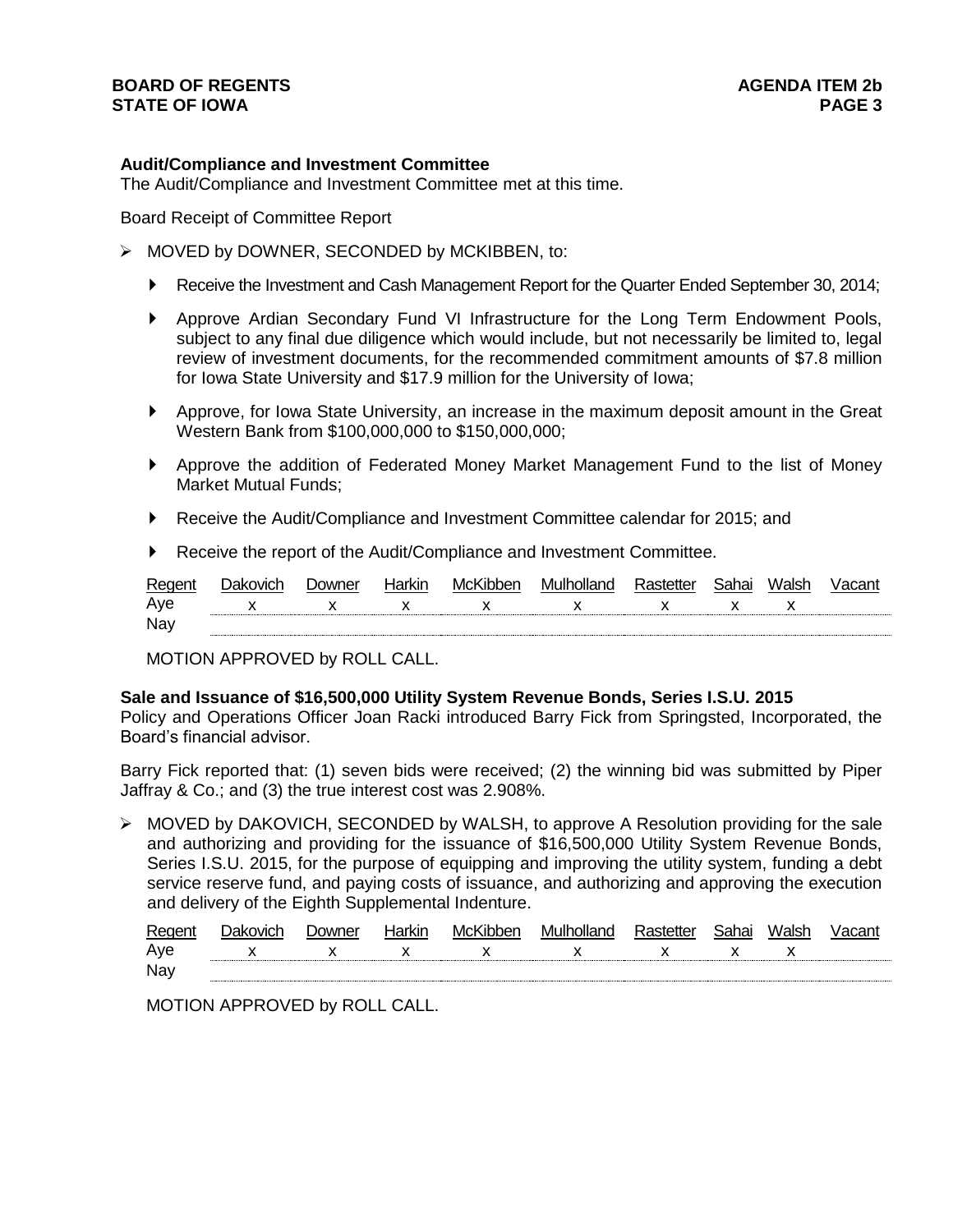# **Approval of Tuition and Fees for 2015-2016**

Chief Business Officer Patrice Sayre explained the tuition and fees proposal for 2015-2016.

Regent Downer expressed concern about: (1) the effect of a resident undergraduate tuition freeze for the third consecutive year; and (2) savings from TIER being used as a source to cover a freeze as opposed to being reallocated within the institutions. He also commented on UNI's financial situation, the effect of tuition freezes in other states, and his preference for gradual increases reflecting inflation.

 $\triangleright$  MOVED by MCKIBBEN, SECONDED by WALSH, to approve the proposed conditional tuition and fees for the next academic year, 2015-2016, effective with the summer session of 2015 as presented in the agenda item.

Regent Walsh commented on engaging each university in a comprehensive affordability review for the benefit of all students: in-state, out-of-state, undergraduate, graduate, and professional. She emphasized that it is the Board's highest obligation to maintain both a high-quality and affordable education, while ensuring that each university preserves its unique and distinct attributes.

Regent McKibben commented on historical tuition increases; education costs and student debt; the TIER process and how it will result in improvements to the universities at a more effective cost level by allowing them to maintain high quality, accessibility, and affordability; and how keeping undergraduate rates flat for a third year will help many Iowa students and their families.

President Rastetter commented on historical tuition increases; accessibility and affordability; performance-based funding; equitable financing; and the Regents 2015 legislative request.

Regent Harkin expressed her support for a resident undergraduate tuition freeze.

*Roll call for the motion made above.*

| Regen | <b>Downer</b> | Harkır | McKibben | Mulholland | <b>nhoi</b> | Maleh : |  |
|-------|---------------|--------|----------|------------|-------------|---------|--|
| Aye   |               |        |          |            |             | ⌒       |  |
| Nav   |               |        |          |            |             |         |  |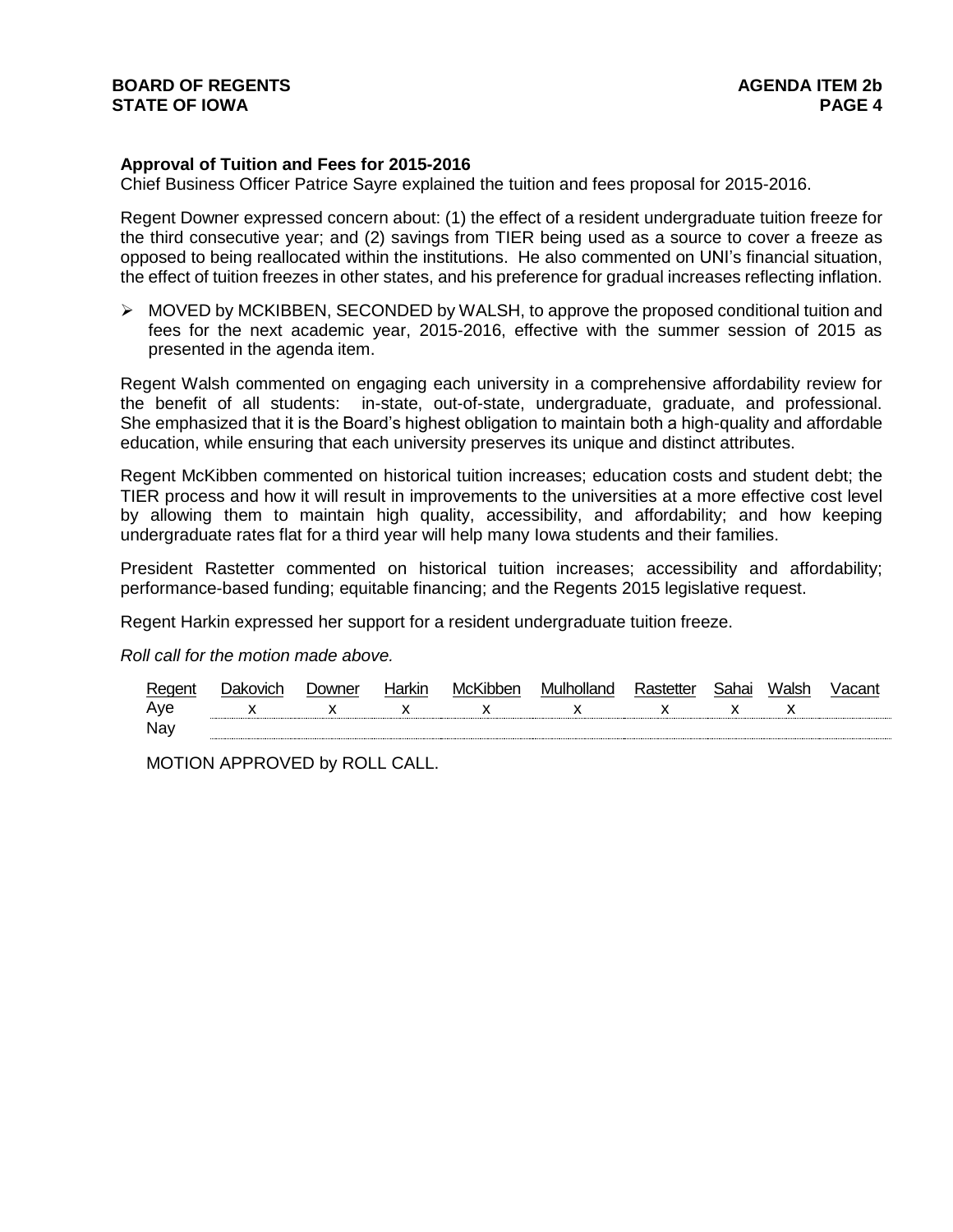#### **Board President Report**

President Rastetter recognized President Pro Tem Mulholland who read the following three resolutions:

MOVED by DAKOVICH, SECONDED by SAHAI, to approve the following Resolution:

WHEREAS, Chuck Green began his career with the University of Iowa in 1986 when he was appointed as Manager of Security and Fire Safety at the University of Iowa Hospitals and Clinics;

WHEREAS, Chuck left UIHC in January 1995 to take the position of Assistant Vice President and Director of Public Safety for the University of Iowa. During this time he:

- Expanded the police field-training program to 4 months, replacing a 3 to 4 week "mentoring" process;
- Established the position of a full-time Crime Prevention Officer to provide safety and crime prevention information for the campus community and parents;
- Established the position of a full-time University Fire Safety Coordinator to address campus fire safety and prevention issues and coordinate related compliance issues with local and state officials;
- Planned construction of a new Department of Public Safety facility;
- Developed a new Regents' Comprehensive Campus Safety and Security Policy, establishing the composition and operation of the three Regent Public Safety departments; and
- Established the position of a full-time University Emergency Management Coordinator to lead responses to emergency incidents impacting the University; and

WHEREAS, the Board is especially grateful to Chuck for the leadership shown in his nearly 20 years as the Director of Public Safety for the University of Iowa, and the improvements he made to the University's safety planning and disaster training.

NOW THEREFORE, BE IT RESOLVED that the Board of Regents, State of Iowa, expresses its deep gratitude to Chuck Green, for his expertise, integrity, and dedication to the State of Iowa, to the Board of Regents, and to the University of Iowa upon his retirement.

| Regent | Dakovich       | <b>Downer</b> | Harkir      | McKibben                      | Mulholland                | Rastetter | Sahai       | Walsh |  |
|--------|----------------|---------------|-------------|-------------------------------|---------------------------|-----------|-------------|-------|--|
| Aye    | $\mathsf{X}$ x |               | $\mathbf x$ | $\mathbf{x}$ and $\mathbf{x}$ | $\mathsf{X}$ $\mathsf{X}$ |           | $\mathbf x$ |       |  |
| Nay    |                |               |             |                               |                           |           |             |       |  |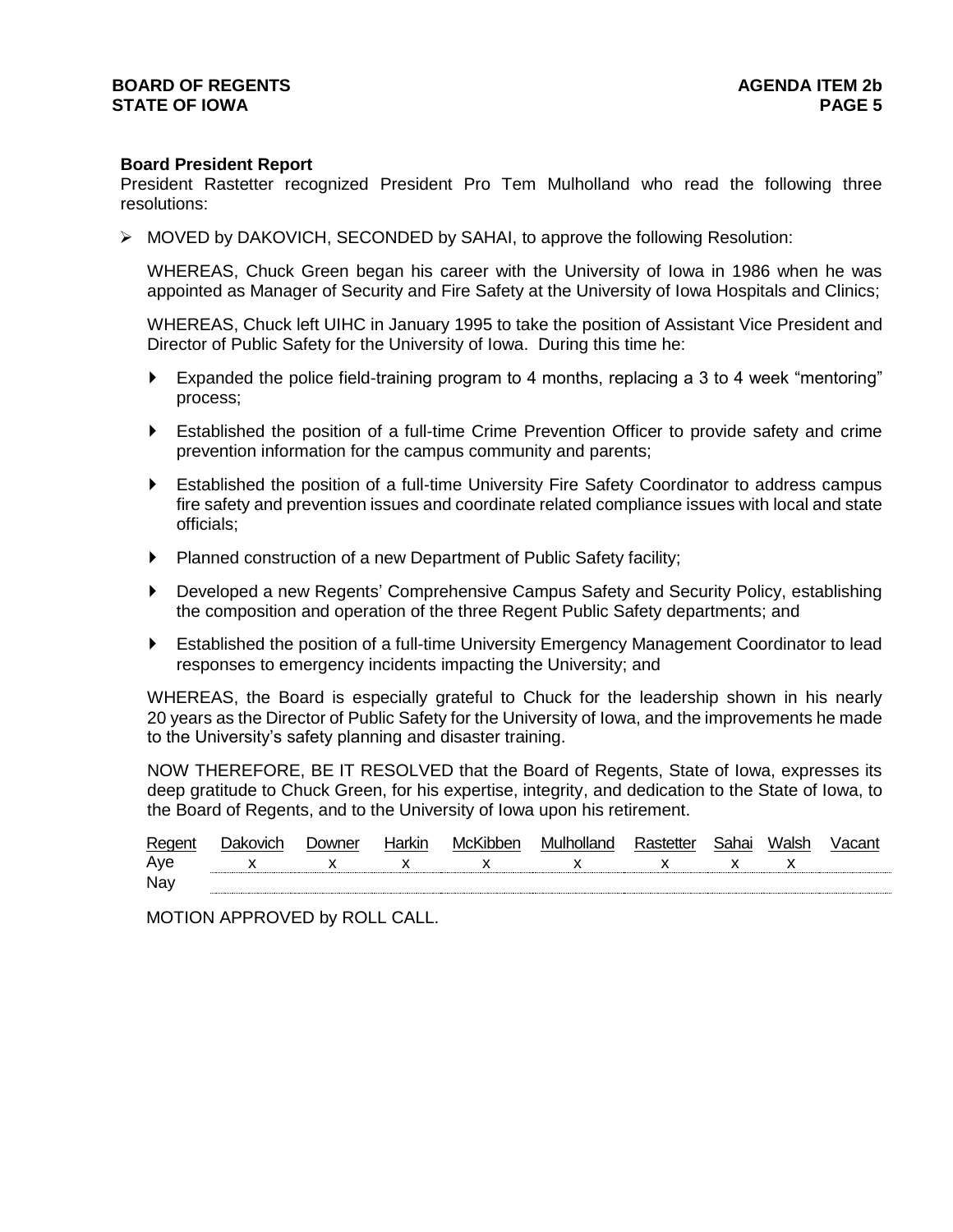$\triangleright$  MOVED by MCKIBBEN, SECONDED by WALSH, to approve the following Resolution:

WHEREAS, Senator Tom Harkin, a champion for accessible and affordable higher education in the United States, is retiring in 2015 after 40 years of service in the U.S. House and U.S. Senate;

WHEREAS, Senator Harkin has held several educational leadership roles during his tenure including Chair of the Health, Education, Labor and Pensions (HELP) Committee, and Chair of the Appropriations Subcommittee on Labor, Health and Human Services, and Education;

WHEREAS, Senator Harkin has realized stellar achievements for U.S. higher education as the Senate's leader in the fight to keep a college education within reach for all Americans:

- Since 1989, Senator Harkin has worked to expand access to Pell Grants, the cornerstone of federal student financial aid programs and the gateway to college for many low-income students.
- Senator Harkin has succeeded in more than doubling the annual amount of available Pell Grant aid per student; the number of students qualifying for this aid has increased from 3.3 million to 8.7 million students.
- ▶ In 2009, Senator Harkin secured a \$17 billion investment in the Pell Grant Program through the American Recovery and Reinvestment Act.
- Under his chairmanship of the HELP committee, Senator Harkin led the passage of the 2010 Student Aid and Fiscal Responsibility Act, which resulted in significant investments in the Pell Grant Program, as well as new requirements to help guarantee student access to affordable federal college loans at low interest rates.
- In 2014, Senator Harkin put forward the Higher Education Affordability Act which set out a series of provisions to increase college affordability, provide relief to students with existing loan debt, hold schools more accountable to students and taxpayers, and increase transparency throughout the higher education system; and

WHEREAS, the Board of Regents is especially grateful for Senator Harkin's significant work in ensuring access and affordability for all students at the University of Iowa, Iowa State University, the University of Northern Iowa, and at colleges and universities nationwide.

NOW THEREFORE, BE IT RESOLVED that the Board of Regents, State of Iowa, expresses its deep gratitude to Senator Tom Harkin, for his leadership, service and dedication to the State of Iowa and to Iowa's public universities upon his retirement.

| Regent | Dakovich | <i>D</i> owner | Harkır | McKibben | Mulholland | ⊰nhni: | Waleh |  |
|--------|----------|----------------|--------|----------|------------|--------|-------|--|
| Ave    |          |                |        |          |            |        | ,,    |  |
| Ahsts  |          |                |        |          |            |        |       |  |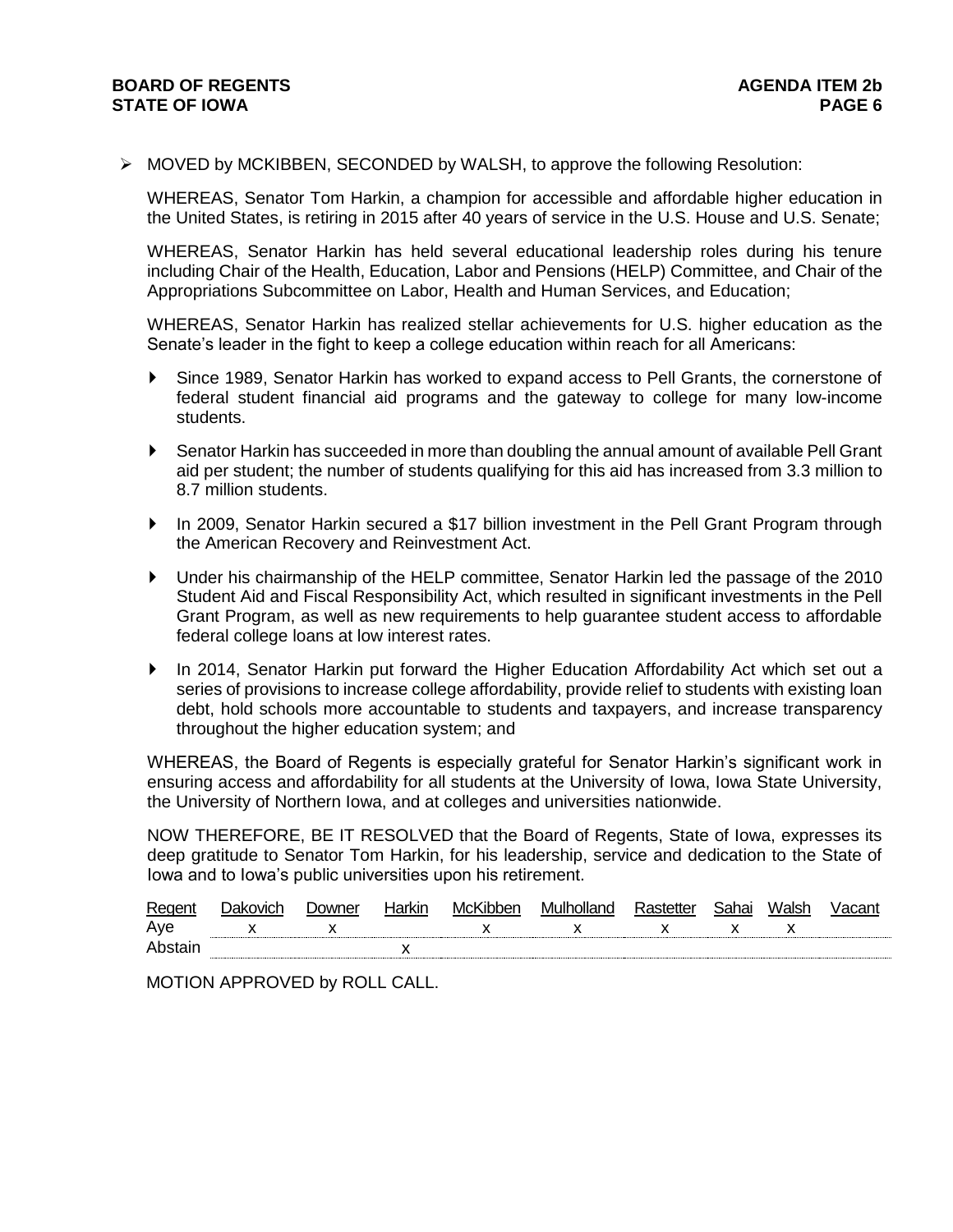$\triangleright$  MOVED by DOWNER, SECONDED by WALSH, to approve the following Resolution:

WHEREAS, Nicole C. Carroll was appointed to the Board of Regents by Governor Branstad effective May 1, 2011;

WHEREAS, Ms. Carroll is a long-time supporter of the public education system in Iowa and served 12 years on the Carroll Community School Board. She earned her undergraduate degree from Iowa State University and her law degree from the University of Iowa and her four children earned undergraduate degrees from Iowa State University and professional degrees from the University of Iowa;

WHEREAS, during her tenure, the Board considered many significant public policy issues including:

- $\blacktriangleright$  Initiation of an enterprise wide efficiency study;
- Approval of a performance based funding model; and
- Initiation of tuition freezes for three years; and

WHEREAS, Ms. Carroll served on search committees for the Iowa School for the Deaf/Iowa Braille and Sight Saving School Superintendent and for the President of the University of Northern Iowa with both searches culminating in the selection of exceptional leaders to lead these institutions; and

WHEREAS, Ms. Carroll served as the Chair of the University of Iowa Hospitals and Clinics Committee and served as Chair of the Transparency Task Force.

NOW THEREFORE, BE IT RESOLVED that the Board of Regents, State of Iowa, expresses its deep gratitude to Ms. Carroll for her expertise and dedication and presents to her this plaque in honor of her extraordinary service and contributions to the Board of Regents, its institutions, students, families, and all Iowans.

| Regent | Jakovich | Downer | Harkin | McKibber     | Mulholland | Rastetter   | Sahai | Walsh | √acan |
|--------|----------|--------|--------|--------------|------------|-------------|-------|-------|-------|
| Ave    |          |        |        | $\mathbf{x}$ |            | $\mathbf x$ |       |       |       |
| Nay    |          |        |        |              |            |             |       |       |       |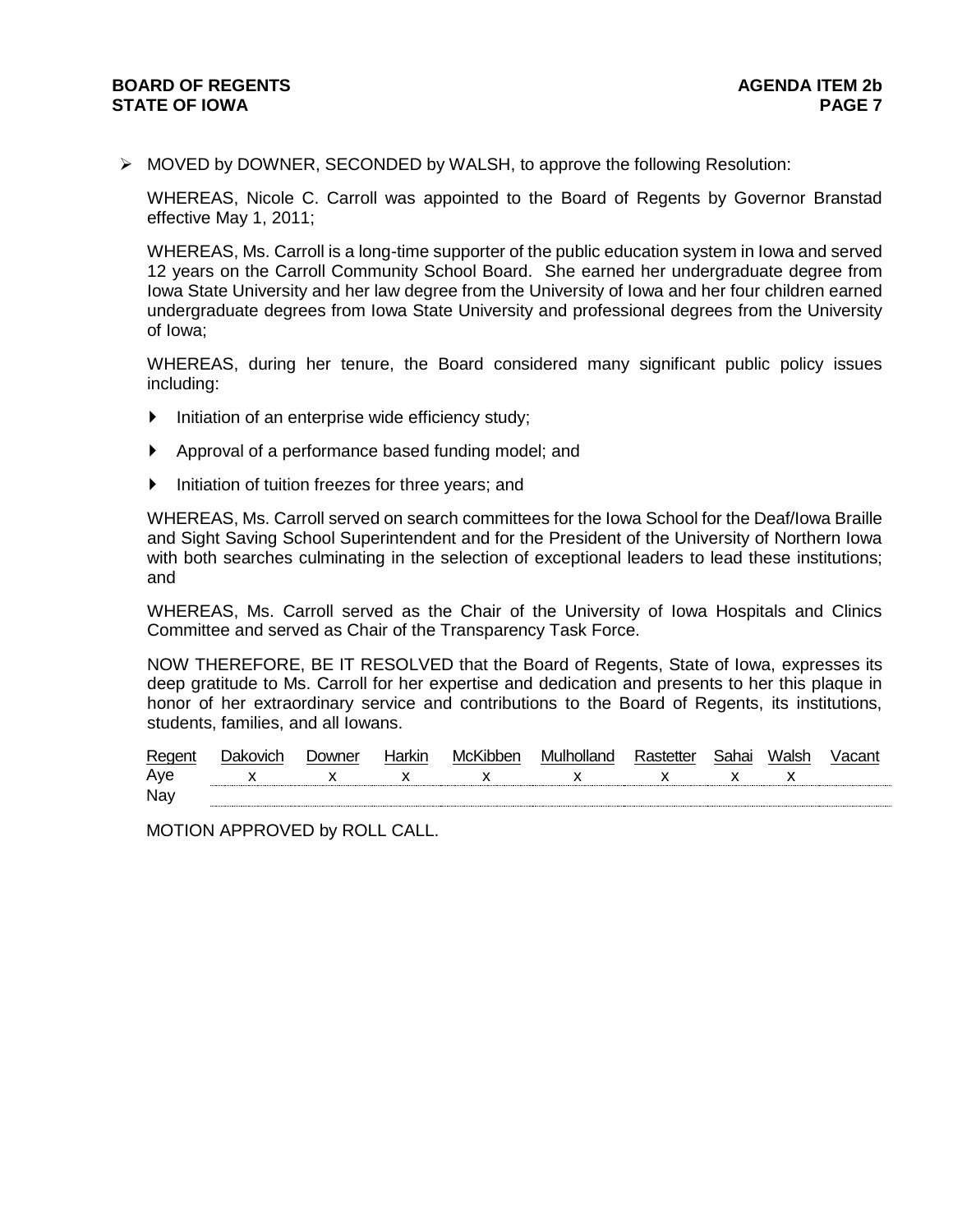# **TIER Update**

Regent McKibben welcomed TIER Transformation Project Manager Mark Braun who gave an oral update on progress being made on the business cases and the Request for Proposals (RFPs).

- Business cases approved by the Board in September:
	- SS-08 Standardize manual calculation of Regent Admission Index On track to be completed by December 15, 2014;
	- SS-05 Create a common application portal On track to be completed by the beginning of June, 2015; and
	- HR-10 Establish clear policy for Professional and Scientific Staff search committee size and structure On track to be completed by March 1, 2015.
- ▶ Request for Proposals Administrative Business Cases:

The following RFPs were released November 21, 2014; submissions are due by December 12, 2014.

Delivery of Services:

- FN-01 Revise distributed Finance delivery model
- HR-01 Revise distributed HR delivery model
- IT-01 Transforming the distributed IT landscape

Procurement:

SP-01 Strategically source targeted spend categories

▶ Request for Proposals – Academic Business Cases:

The following RFPs were released November 21, 2014; submissions are due by December 19, 2014.

- APOE-01 Time to Graduate
- APSS-01 Student Access Distance Education
- $\triangleright$  The Board received the update by GENERAL CONSENT

# **Approval of Common and University/Program-Specific Fees for 2015-2016**

Policy and Operations Analyst Andrea Anania provided an overview of the requested approval.

 $\triangleright$  MOVED by MULHOLLAND, SECONDED by SAHAI, to approve the proposed changes to common and university/program specific fees for the 2015-2016 academic year as presented in the agenda item.

| Regent | ่)akovich    | <b>Downer</b> | Harkir       | McKibben     | Mulholland   | Rastetter   | Sahai    | Walsh | Vacant |
|--------|--------------|---------------|--------------|--------------|--------------|-------------|----------|-------|--------|
| Ave    | $\mathsf{X}$ | $\mathsf{X}$  | $\mathbf{x}$ | $\mathbf{x}$ | $\mathbf{x}$ | $\mathbf x$ | <b>X</b> |       |        |
| Nay    |              |               |              |              |              |             |          |       |        |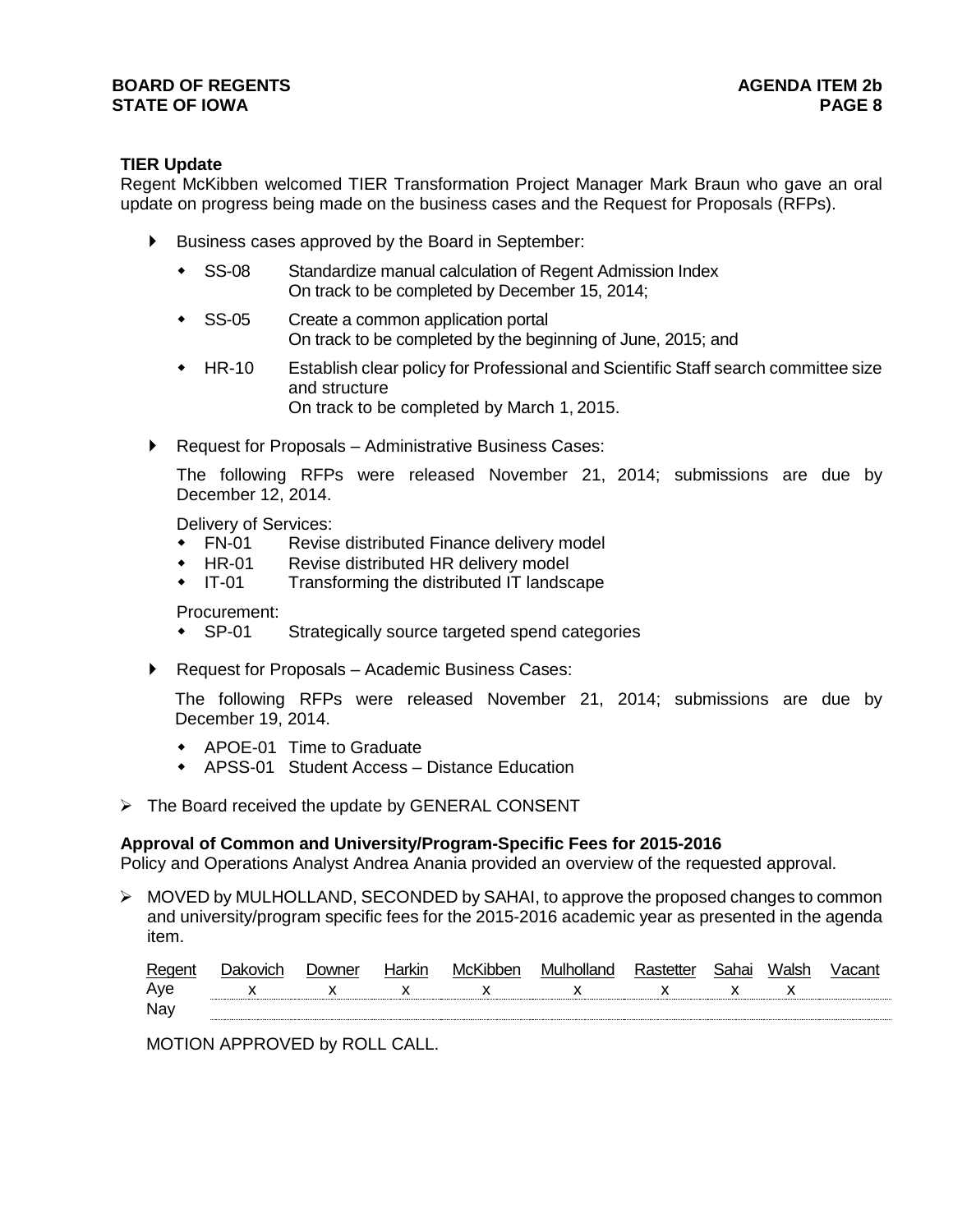# **Report of the Education and Student Affairs Committee**

*The Education and Student Affairs Committee met at 9:15 a.m.*

- MOVED by MULHOLLAND, SECONDED by DAKOVICH, to:
	- Approve the October 22, 2014, minutes of the Education and Student Affairs Committee meeting;
	- Receive the presentation from ISU regarding the University's efforts to preserve and enhance academic quality in the face of record enrollment;
	- Approve the request from the Regent universities for the professional development assignments for FY 2016;
	- ▶ Receive the professional development assignment reports for FY 2014;
	- Approve the Annual Report on Articulation Efforts and Activities implemented by the Iowa Community Colleges and Institutions of Higher Education governed by the Board of Regents, and direct the Board Office to submit the report to the General Assembly by January 15, 2015;
	- Approve the Annual Report on the Iowa Research and Development Center for Educational Transformation at UNI and direct the Board Office to submit the report to the General Assembly by January 10, 2015;
	- Approve the request from the University of Iowa to establish a new Master of Studies in Law Program in the College of Law;
	- Approve the request from the University of Northern Iowa to award an honorary Doctor of Humane Letters degree to The Honorable Tom Harkin at the Spring 2015 or Fall 2015 Commencement for his outstanding leadership and dedicated public service as a member of Congress in the United States Senate representing the state of Iowa;
	- Approve the request from the University of Northern Iowa to award an honorary Doctor of Humane Letters degree to UNI alumna Gayle S. Rose at the Spring 2015 or Fall 2015 Commencement for her leadership and contributions to business and economic development, as well as her philanthropic work with charitable organizations;
	- Approve the request from the University of Northern Iowa to award an honorary Doctor of Humane Letters degree at the Spring 2015 or Fall 2015 Commencement to Dr. Simon Estes for his artistic achievements as an internationally renowned opera singer and for his advocacy for the health and education of children around the world;
	- Approve the request from the University of Iowa to award an honorary Doctor of Humane Letters degree at the Spring 2015 Commencement to William M. Bryson for his contributions to literary non-fiction and to science education and communication and for his outstanding record of leadership in higher education;
	- Approve the request from Iowa State University to establish the Center for Bioplastics and Biocomposites in the Center for Crops Utilization Research;
	- Receive the update of the 2014 Committee work plan and the 2015 Committee work plan; and
	- Receive the report of the Education and Student Affairs Committee.

| Regen | . Jakovich | <b>Downer</b> | Harkın         | MCK | ulholland<br>Mι | ח≏tt | ∵oho∟ | Walsh                    |  |
|-------|------------|---------------|----------------|-----|-----------------|------|-------|--------------------------|--|
| Ave   |            | . .           | $\cdot$<br>. . |     |                 | . .  |       | $\overline{\phantom{a}}$ |  |
|       |            |               | v              |     |                 |      |       |                          |  |

*<sup>\*</sup> Regent Harkin abstained from approving the honorary Doctor of Humane Letters degree to The Honorable Tom Harkin; she voted aye on all other items.*